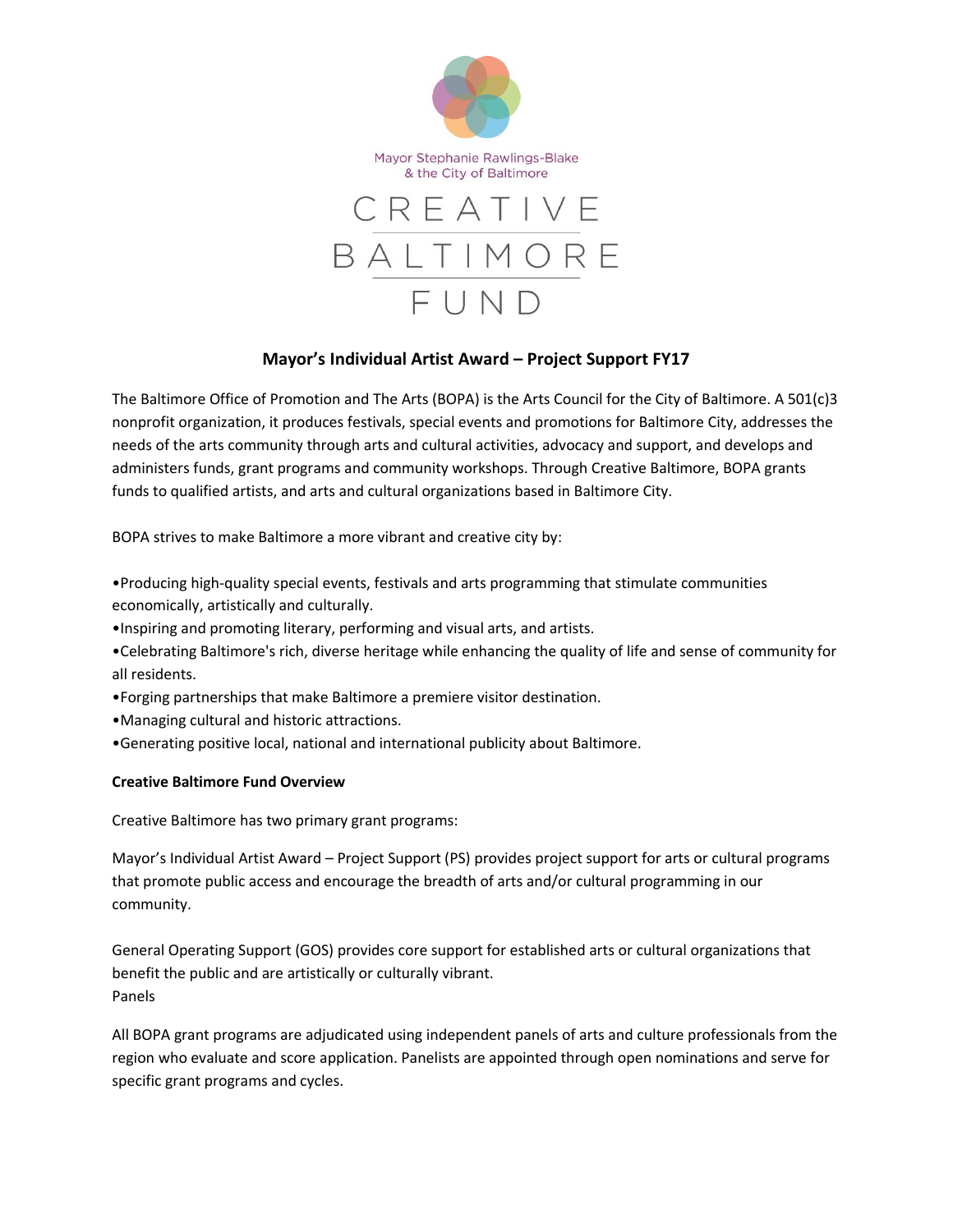## Staff

BOPA grant programs are administered by professional staff responsible for ensuring an objective, equitable and transparent grantmaking process that meets BOPA's mission and core values. BOPA staff members provide pertinent and uniform information to the public regarding the grant application process and ensure that program guidelines and requirements are applied consistently.

# Ownership of Intellectual Property

BOPA does not own, collect royalties on or hold copyrights to artistic products resulting from its grants, nor will it take any action on behalf of the grantee (cultural partner) to protect the grantee's intellectual property rights. BOPA does, however, have legal authority to reproduce and use submitted documentation (electronically and in print) of such artistic products for educational, promotional, official or noncommercial purposes.

## Questions

For additional information on the Mayor's Individual Artist Award - Project Support FY17 grant application please contact:

Krista D. Green, Cultural Affairs Assistant Director, [kgreen@promotionandarts.org,](mailto:kgreen@promotionandarts.org) 410-752-8632.

News, updates and technical assistance workshops will be posted on the BOPA website, Facebook page and Twitter feed, and distributed through BOPA's email distribution list. Interested applicants are encouraged to sign up at www.promotionandarts.org to receive notifications.

## **Individual Artist Award - Project Support Basics**

## Background

The purpose of BOPA's Creative Baltimore Fund Individual Artist Project Award grant program is to promote public access and encourage the breadth of arts and/or cultural programming in our community by supporting Baltimore City-based projects. Projects are intended to promote interest and provide accessibility to arts and culture throughout Baltimore's diverse neighborhoods. We encourage artists and partner organizations to be inventive, and propose arts and cultural experiences that have lasting community impact. Projects should promote active community participation and a process of discovery in art and culture. The Mayor's Individual Artist Project Award will give up to \$5,000 to individual artists for project support. Winners of the Mayor's Award recipients will showcase the results of their work at a public presentation.

Grant applications are adjudicated through a public panel review process. In FY17, the grant period will be July 1, 2016 – June 30, 2017.

• Grant requests up to and including \$5,000 for Individual Artist(s) and partner 501c3 organizations based in Baltimore City

• Application consists of 8 narrative questions, budget and support materials

Project Support Timeline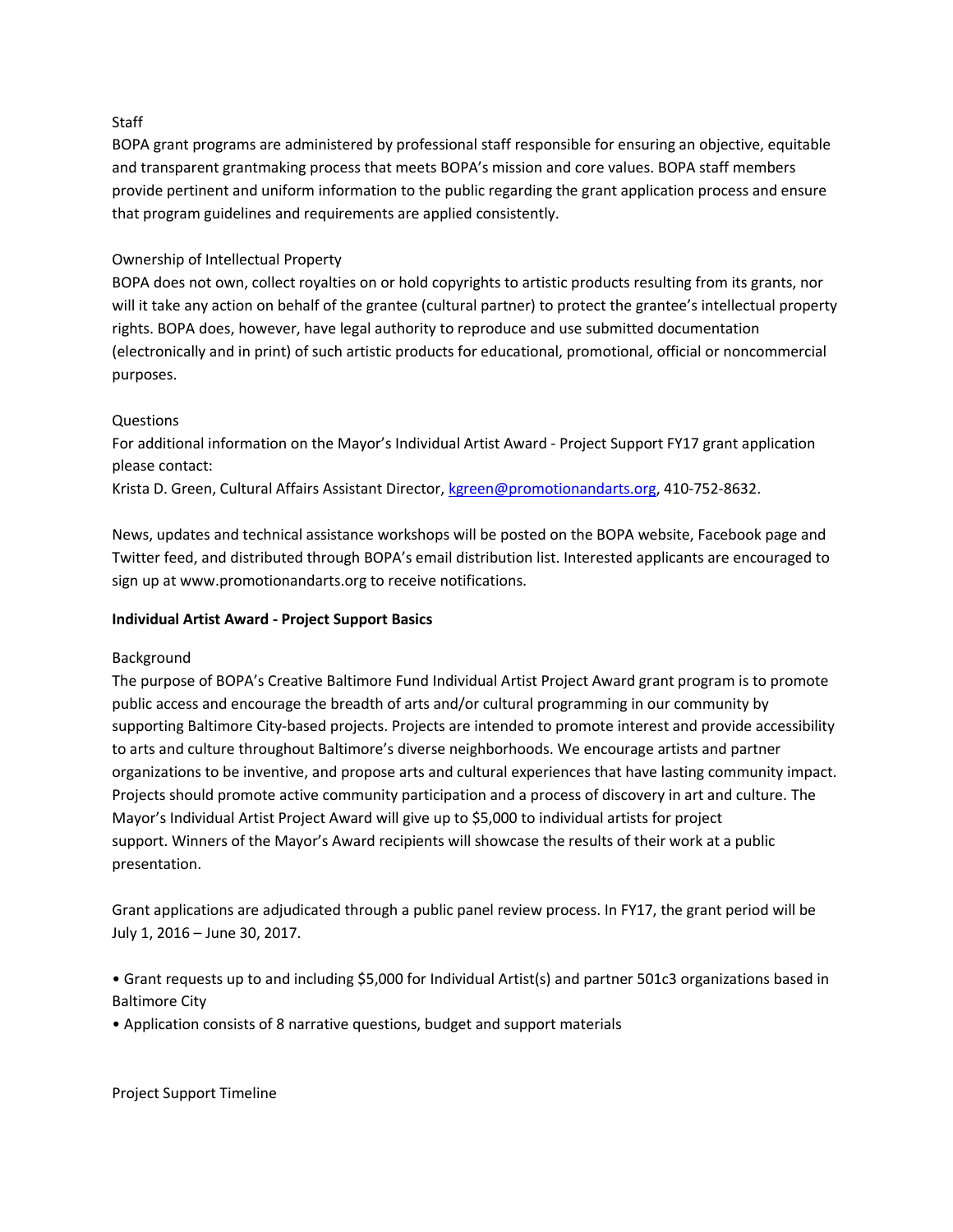February 01, 2016 - Application Available in PDF format for review and online for submission. April 30, 2016 - Application Deadline at 5:00pm ET May 16 -20, 2016 - Panel Review June 2016 - Grant Awards Announced July 1, 2016 - June 30, 2017 - Grant Period; All funded activities must occur during the grant period.

# Eligibility Criteria - Who May Apply To be eligible for the FY17 Project Support grant program, applicant individuals and organizations must meet each of the following criteria:

• Individual and/or groups of practicing professional artists 18 years of age or older organizing projects in Baltimore City with experience or background that demonstrates their ability to administer a community arts project. Employees of BOPA are not eligible.

•Partner Organizations must be a nonprofit, tax exempt organization with a 501c3 determination letter from the Internal Revenue Service.

•Have a Certificate of Good Standing certifying that the applicant is a registered nonprofit corporation, in good standing, in the State of Maryland.

• Have a permanent and viable base of operations in Baltimore City for at least one year prior to the grant application deadline.

• Have produced or presented arts / cultural program(s) open to the public within the previous two years prior to the grant application deadline.

• Provide the required financial documentation.

### Who May NOT Apply

The following types of organizations are not eligible to apply to the FY16 Project Support grant program (this list is not meant to be exhaustive): units of government; religious institutions without a separate 501c3 organization that specifically administers non-sectarian public programming; organizations that are not in good standing with BOPA and/or in compliance with previous grants. **Additionally, organizations receiving a General Operating Support grant from BOPA are NOT eligible to receive Project Support funding in the same grant cycle.**

## Funding Restrictions

BOPA funds cannot be used for: religious ceremonies or events advancing or inhibiting a particular religious ideology; fundraising or advocacy of specific political causes or candidates; capital improvements (facilities and equipment); agent's fees for programs contracted through commercial agencies; and travel outside of the United States.

### Financial Information

Partner Organizations are encouraged to participate in the Maryland Cultural Data Project (Maryland CDP). The Maryland CDP is a standardized online system for collecting historical financial and organizational data for grant applications to participating funders. It was designed to provide an easier application process for potential grantees through the development of a standardized form for financial and organizational data that will accompany grant requests to the partnering funders. Applicants will only need to complete this form